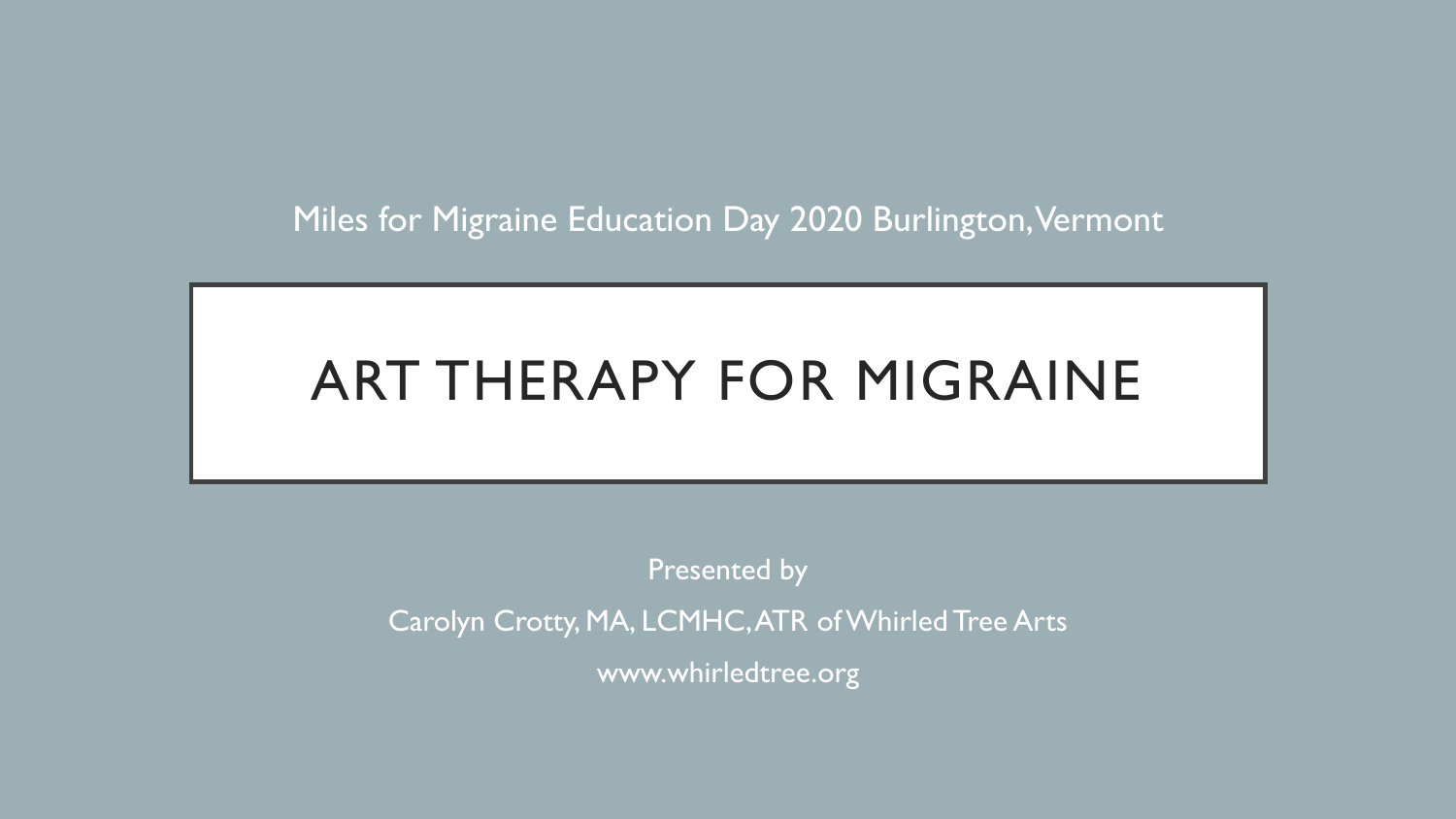## WHAT IS ART THERAPY?

- Art therapy is a part of the mental health field in which clients, facilitated by an art therapist, use art media, the creative process, and the resulting artwork to explore thoughts and feelings, reconcile emotional conflicts, develop self-awareness, manage behavior and addictions, learn and practice social skills, reduce anxiety, and increase self esteem.\*
- An art therapist has knowledge of visual art (drawing, painting, sculpture, and other art forms) and the creative process, as well as of human development, psychological, and counseling theories and techniques.\*

\*definitions adapted from the [American Art Therapy Association](http://www.arttherapy.org/)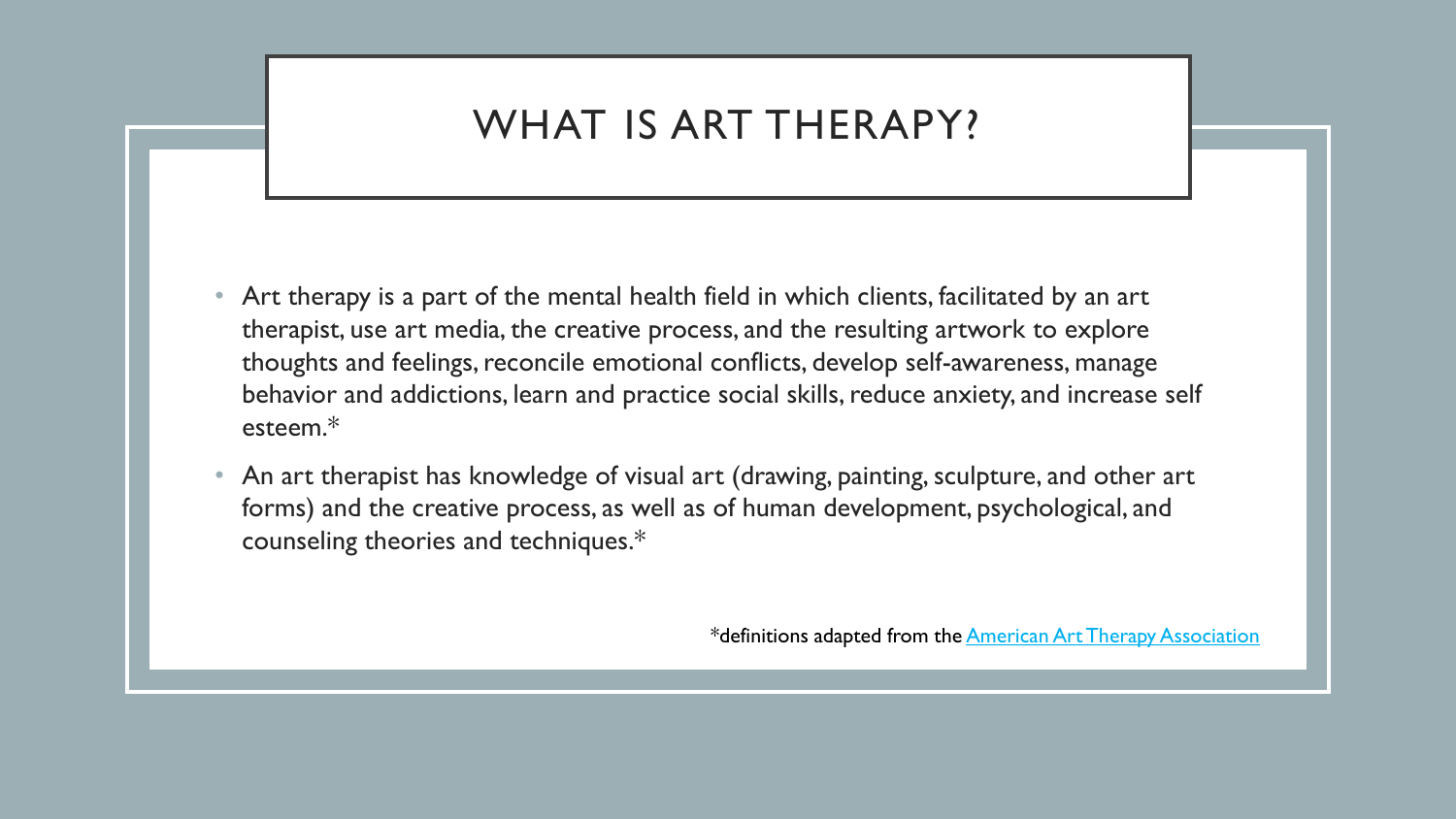### HOW CAN ART THERAPY HELP WITH MIGRAINE?

### • **Making art can help ease pain...**

- Intentionally engaging in art making when experiencing pain can not only serve as a distraction through diverting your attention from the pain sensation but can also help train your brain to relax and shift your mood to a more positive state of being so the pain no longer controls your emotional state
- Pain can lead to feelings of anxiety or feeling "out of control" or at the mercy of what the condition allows you to do or not do—art therapy and the creative process can help a person regain a sense of control and reclaim ownership over their life by creating something meaningful and/or unique
- Making art under the guidance and support of an art therapist can help a person with migraines gain understanding and awareness of when and how their condition affects them and their mood, how they relate to their pain and how making art affects their symptoms. Gaining knowledge and awareness of your individual experience can be empowering and help reclaim a sense of wellbeing
- Art therapy does not replace the need for pain medication, but it can help reduce perceptions of pain sensations and help manage the symptoms of stress and anxiety that can accompany pain, which assists with the recovery process and improves quality of life

Referenced from the Harvard Health blog, *Art therapy: Another way to help manage pain*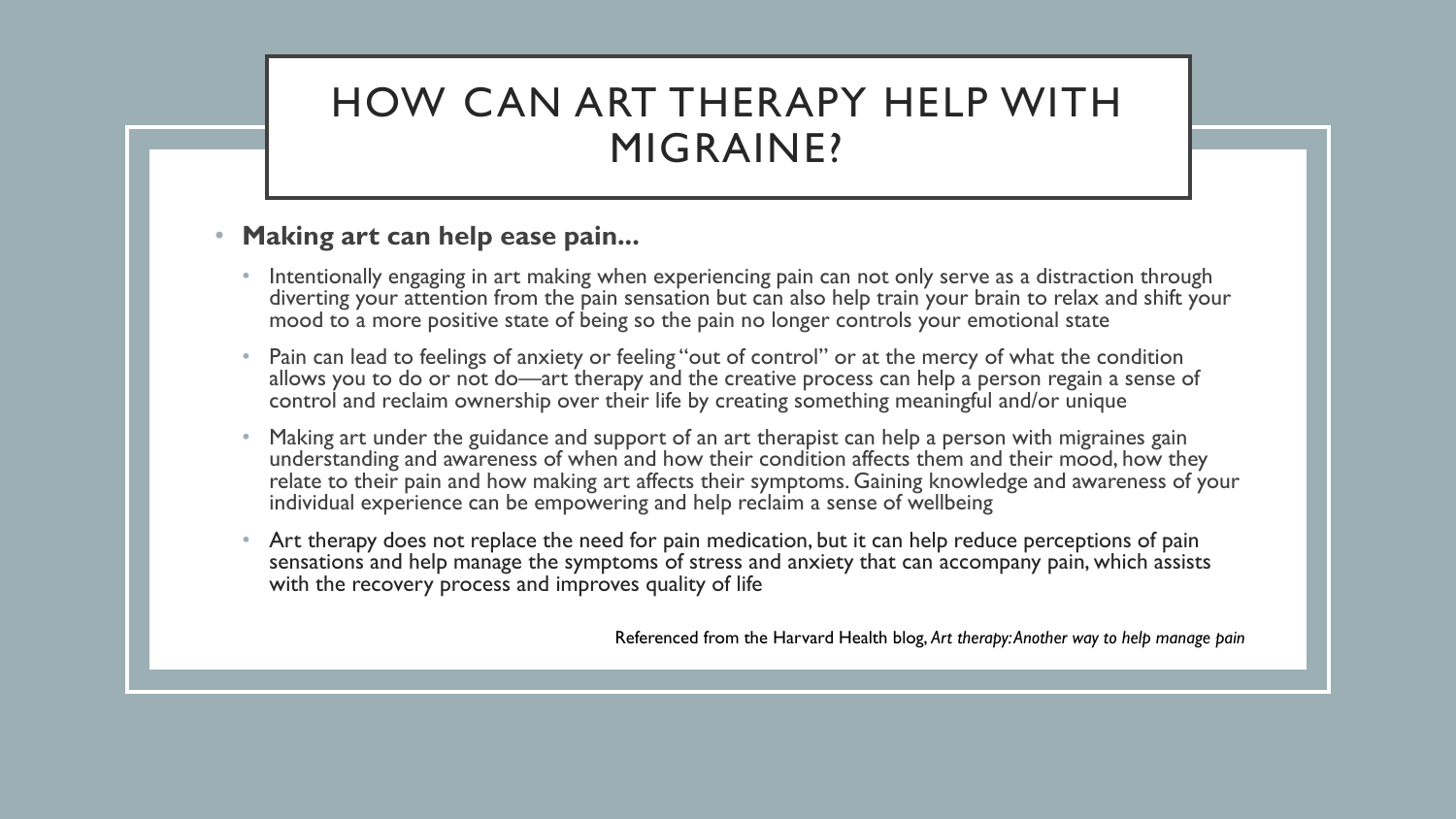### WHO CAN BENEFIT FROM ART THERAPY?



#### Anyone can benefit!



You do not need to have any prior experience or talent in art making to engage in and benefit from art therapy



If you can make a mark on a page you can do art therapy



Be open to trying new things and allow yourself to be free of judgements of what you create.



Be curious and trust the process!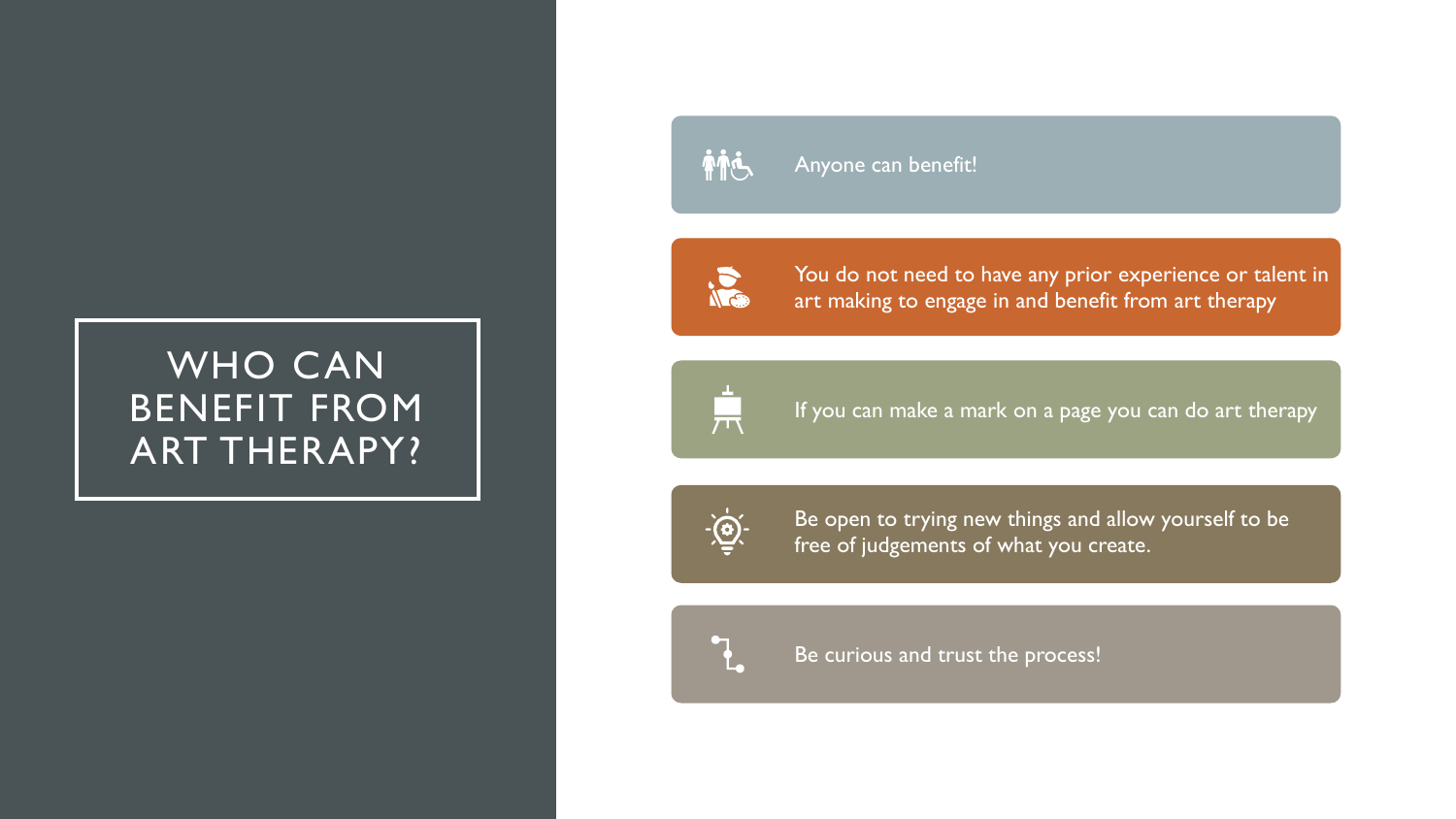### ART THERAPY EXPERIENTIAL: MINDFUL LINE DRAWING DOODLE

- Use materials you have on hand (something to draw with and something to draw on)
- Take a moment with eyes closed or a soft focus to tune into the rhythm of your breath
	- Feel your belly and chest rise and fall with the rhythm of your inhales and exhales
	- Notice without judgement if your breath is fast or slow, sharp or smooth, long or short, steady or changing
- Open your eyes without losing focus on your breath so you can take your drawing utensil and allow your hand to move it across the paper in sync with your breathing rhythm
- Try to make a continuous line that swirls and moves across the whole page
- When you feel ready, pause and look at the squiggle created. Use color, shapes, lines and/or patterns to fill in the open spaces created by your line. If you'd like, each space can represent a different thought, feeling or sensation you are experiencing.